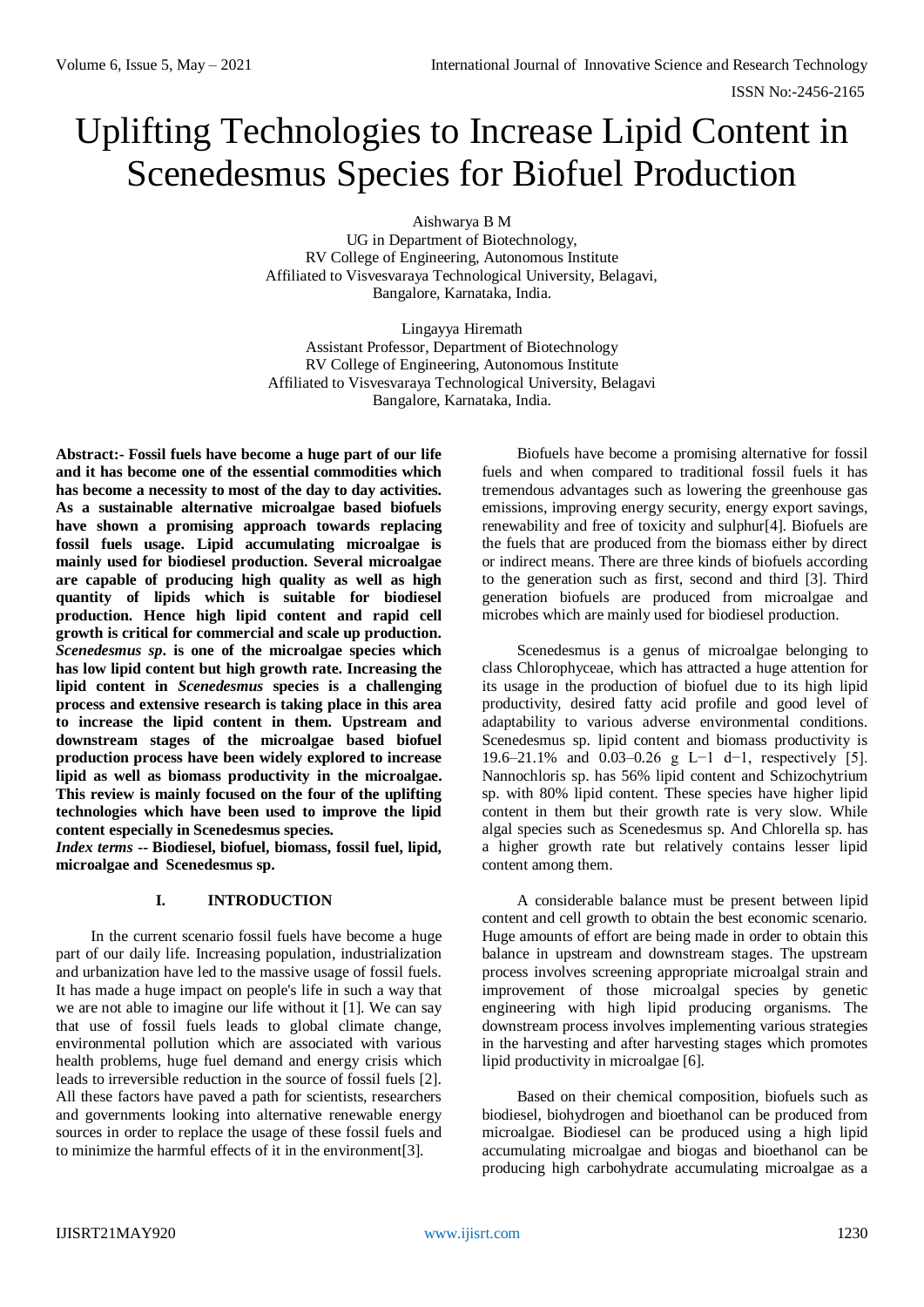substrate. Hydrogen accumulation based microalgae is used for biohydrogen production [7].

In this paper we have tried to focus on some uplifting strategies which have been researched and implemented with the intention of increasing lipid content in Scenedesmus microalgae species for the production of biodiesel.

# **II. UPLIFTING TECHNOLOGIES TO INCREASE LIPID PRODUCTIVITY**

#### **2.1 Nitrogen ion beam implantation**

Ion implantation is one of the processes which is conducted at low temperature in which ions of an element are accelerated into a solid target thereby changing the physical, chemical as well as electrical properties of the chosen target [8]. This method has been used as a novel mutagen and has been increasingly applied in microbial mutagenesis for its higher mutation frequency and wider mutation spectra [9]. Mutation is one of the approaches to obtain desired algal strain with high lipid production [10]. Ion implantation is widely and successfully used in crops and microbial breeding compared to the conventional mutation ways such as UVrays, X-rays etc. It has advantages such as lesser damage to cells and high mutational probability [11]. Many studies have shown that the usage of heavy ion beam implantation on the strain can significantly improve production of the various metabolites like oil, pigments and polysaccharides [10].

Niwa et al(2009) studied this effect of ion implantation on rhodophyta ( red algae species) Porphyra umbilicalis and concluded it was able to produce a stable mutant which showed remarkable increase in total free amino acids, phycoerythrin, alanine and taurine with slight reduction in biomass yield [12]. Studies by Yang et al (2013) on the greasy Nitzschia sp. using C2+ ion irradiation showed that the average lipid content increased by 9.8% when compared with the wild type after four generations [13]. Using N+ ion implantation a highly lipid-producing mutant strain of C.pyrenoidosa was produced. This particular strain showed 25% of higher lipid productivity than that of the wild strain [10]. N+ ion beam implantation was used to enhance Aspergillus niger TA9701 in tannase yield.The results showed that an excellent mutant J-T18 with a yield of 38.5 IU/mL which is five times that of the original strain was obtained in the end of nine implantations under the conditions of 10 keV and 30–40  $(\times2.6 \times 1013)$  ions/cm2 done successively [9].

Based on many research proofs ion implantation has shown its impact in increasing the lipid content in various algal species and especially N+ ion implantation has shown to increase the lipid content in algal and fungal species. For the main microalgal species i.e Scenedesmus sp. Qu et al (2020) research work has shown a great positive impact. A high lipid content mutant strain of Scenedesmus obliquus was obtained by the N+ ion implantation which was having lipid content 24.1% higher than the original strain along with genetic stability. The mutant strain also showed good adaptability in municipal wastewater and their removal rates of TP, TN, NH4+ and COD were 95.72%, 80.30%, 87.25% and 85.43%

respectively after 7 days of cultivation. Thus, N+ ion implantation could both enhance the lipid content of Scenedesmus obliquus and increase its adaptability to wastewater [11].

#### **2.2 Red luminescent solar concentrators**

Enhancing microalgal biomass productivity is the main aim of any algal farmer which indirectly helps in improving the lipid content in them [14]. When sufficient nutrients are available light and temperature are the most critical limits to the growth of microalgae [15]. Raceway open ponds are most commonly and majorly used cultivation system for mass algal production. These large scale raceway ponds are operated at a depth greater than 20cm for their operational reasons hence the algal cultures usually receive limited light as light cannot penetrate to a depth below 5cm [16]. Therefore, photo limitation is one of the main obstacles for microalgae grown in raceway ponds resulting in rather low biomass productivity [15]. Temporal and spatial light distribution systems are the two main systems which are used to increase availability of light to microalgal cells [14]. Between these two systems spatial light dilution systems are considered more effective and economical than temporal light dilution systems. Among the spatial dilution systems luminescent solar concentrator (LSC) panels are known to have greater potential for mass microalgae production in commercial fields . LSC panels combine spectrum shifting properties with spatial dilution to channel the light into the culture where it is needed [16]. LSCs do not require a solar tracking system which results in less cost compared to other systems [14].

Red and blue LSC were used for increasing the biomass and phycocyanin productivity of Arthrospira platensis algal species. When red LSCs were used, biomass and phycocyanin productivity of the algal species increased 26% and 44% respectively whereas for the blue LSCs there was no significant increase in their biomass. So red LSCs were considered for increasing biomass productivity [15]. In the study conducted by Raeisossadati et al (2020), usage of red LSCs significantly increased the biomass productivity of Scenedesmus sp. by 18.5%. The protein content (52.9% of biomass) and lipid content( 16.5% of biomass) were also 15% and 10% higher respectively with red LSCs than those in the control with no usage of LSCs. Therefore it is observed that protein, lipid and carbohydrate productivity of Scenedesmus sp. are also improved by 35%, 20% and 16% in the presence of red LSCs. Using LSCs has shown that it would require 18.5% cultivation area for the generation of the same biomass productivity which would massively reduce the cost of overall biomass production and as the main focus of our paper it also contributes for enhancing lipid content in Scenedesmus sp. [14].

# **2.3 UV radiation along with hydrogen peroxide treatment**

For increasing the lipid productivity in the cells, strain improvement by mutagenesis is an effective method. Usually mutagenesis in microalgae is performed by a physical method and by a chemical method [17]. Generally UV method of mutagenesis is considered as a good method for microalgae breeding as it can be easily manipulated compared to gene engineering [18].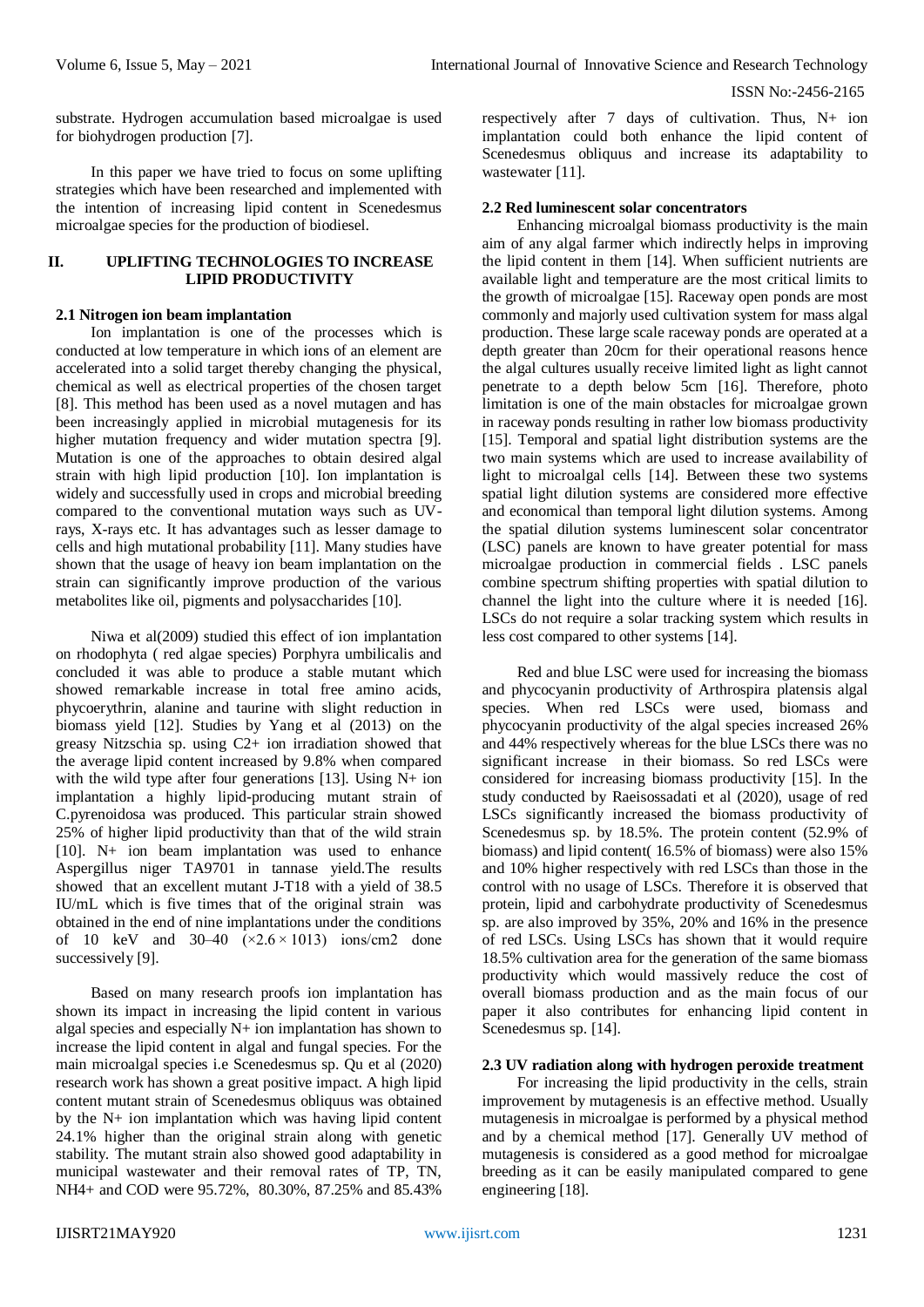UV radiation was applied to Chlorella sp. to induce mutagenesis and when they were compared to the control strain the biomass for the UV mutated strain was 7.6% higher. The lipid productivity of the mutated strain also showed a desired increase in its value. These results indicated that the UV method of mutagenesis is one of the effective methods which can be used for lipid production in Chlorella algal species [18]. Oxidative stress increases the lipid peroxidation in microalgae unlike the usual nutrient stress. Oxidative stress increases the reactive oxygen species (ROS) and therefore enhances the lipid content. Lipid content in the Chlorella vulgaris was shown to be increased due to the oxidative stress by H2O2 [19].

Improvement of both biomass and lipid content in various organisms including microalgae by UV mutagenesis and oxidative stress treatment has not been studied much [20]. Most results indicated that UV mutagenesis can improve either the biomass or the lipid content for microalgae and oxidative stress can improve lipid content in the algal species [18]. Scenedesmus sp. obtained by the UV mutagenesis approach had a higher biomass and lipid content when compared to the wild type which showed an increase from 1.9 to 2.4 g/L and from 40 to 55% respectively after 12 days. The hydrogen peroxide treated mutant grown in BG11 medium showed an increase in biomass compared to the H2O2 treated wild type. There was also a 3-fold increase in the yield of lipid of 1.63g/L obtained in the oxidative stress induced mutant compared to the wild type. Overall from all the results obtained we can conclude that prior treatment of UVmutagenized Scenedesmus with oxidative stress can increase the lipid productivity and can be potentially used for the biodiesel production due to its methyl ester having acceptable biodiesel properties [20].

# **2.4 Metal ions addition as a form of flocculant.**

Microalgae harvesting is one of the key challenges for microalgal production which overall accounts for 20-30% of total biomass production cost. Flocculation- sedimentation process has been employed previously in biomass harvesting of microalgae and is considered to be advantageous than traditional harvesting methods. Metal ions have been regarded as an effective flocculant for microalgae which can neutralize or reduce the surface charges [5].

Studies have been conducted to evaluate the effect of starvation and supplementation of calcium, magnesium and phosphorus on growth and lipid accumulation in microalga Scenedesmus obliquus. Starvation of calcium and phosphate induced lipid accumulation by 52.9% and 47.6% of dry cell weight respectively. Magnesium supplementation of 300mgL-1 induced lipid accumulation by 54.6% of dry cell weight. In this study it can be observed that a combination of nutritional stress adversely affects the growth and lipid productivity [21]. Supplementation of calcium and magnesium ions resulted in a significant increase in the biomass production, fatty acid for biodiesel and docosahexaenoic acid with the both strains Aurantiochytrium sp. DBT IOC-18 and Schizochytrium sp. DBT IOC-1, respectively, on which studies were conducted. These

findings explain the importance of calcium and magnesium salts in designing new fermentation strategies [22].

Magnesium played an important role in the flocculation process for Chlorella vulgaris, Chlorococcum sp. Nannochloropsis oculata and Phaeodactylum tricornutum in the studies conducted by Wu et al (2012) [23]. Al3+ is one of the conventional inorganic flocculants and the flocculation efficiency for Chlorella sorokiniana which was grown in BG-11 medium containing Al3+ can reach about 90% [24]. Another study showed that the settling rate of Scenedesmus obliquus was 80.2% by addition of 69mg L-1 Fe3+ to N11 medium [25].

One of the recent studies investigated the effects of metal ions such as Mg2+, Al3+ and Fe3+ on the growth, lipid accumulation as well as the sedimentation of Scenedesmus sp. in the medium containing fatty acids. The results from this study showed suitable concentrations of Fe3+ and Mg2+ helps in promoting the lipid productivity in microalgae and sedimentation in batch culture. Fe3+ was found to more effective when compared to Mg2+ and the biomass concentration, lipid content and sedimentation efficiency was  $1.02 \pm 0.6$  g L−1, 31.7  $\pm$  1.7% and 91.2  $\pm$  2.5% respectively which was obtained at concentration of 45 μM Fe3+. The addition of Al3+ showed an inhibitory effect on biomass and lipid production but there was some enhancement in sedimentation efficiency. The semi-continuous microalgal reactor which was used in this study was steady and efficient, and was able to remove more than 96% of volatile fatty acids in effluent.The average lipid concentration and sedimentation efficiency in semicontinuous mode reached 0.39 g L−1 and 92.7%, respectively. Overall we can say that addition of metal ions such as Fe3+ in a semi-continuous reactor provides a promising process for enhancing lipid production [5].

#### **III. CONCLUSION**

We are all aware that the biodiesel demand is growing in India day by day. There is extensive research on lipid production from microalgae, which proves highly dependent on the species and culture conditions. In this review paper focus has been made on four of the technologies which can be used for the enhancement of lipid content especially in Scenedesmus species by giving past research proofs for each one of the technologies which has been conducted on other species. Upstream processes such as UV mutagenesis along with H202 treatment which was able to increase lipid content, red luminescent solar concentrators increased lipid content as well as biomass which can be used for biodiesel and animal feed production respectively, nitrogen ion beam implantation method increased the lipid content and also showed great results in the adaptability to waste water. Downstream processes such as addition of metal ion strategy showed great results in enhancement of lipid content. All the technologies reviewed here have shown positive results in improving the lipid content in the Scenedesmus which can be used for the biodiesel production in a commercial way.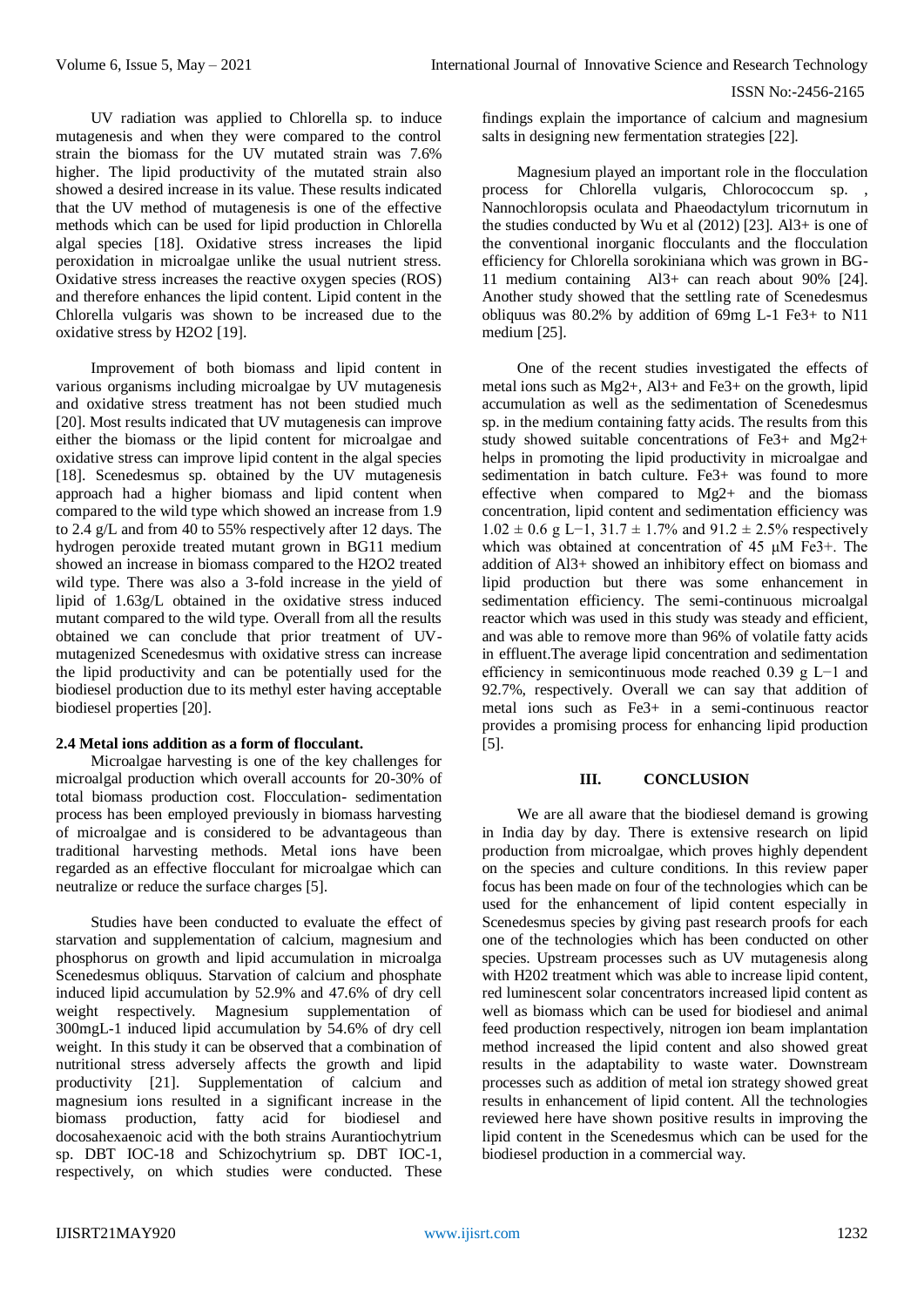#### **ACKNOWLEDGEMENT**

The authors would like to thank the college and the faculty for their guidance and constant support in the writing of this review paper.

#### **REFERENCES**

- [1]. Ananthi, V., Raja, R., Carvalho, I.S., Brindhadevi, K., Pugazhendhi, A., & Arun, A. (2021). A realistic scenario on microalgae based biodiesel production: Third generation biofuel. *Fuel*, *284*, 118965
- [2]. Ummalyma, S. B., Gnansounou, E., Sukumaran, R. K., Sindhu, R., Pandey, A., & Sahoo, D. (2017). Bioflocculation: An alternative strategy for harvesting of microalgae - An overview. *Bioresource technology*, *242*, 227–235.

<https://doi.org/10.1016/j.biortech.2017.02.097>

- [3]. Microalgae in Biofuel production. *Plantlet.* <https://plantlet.org/microalgae-in-biofuel-production/>
- [4]. Chu, R., Li, S., Zhu, L., Yin, Z., Hu, D., Liu, C., & Mo, Fan.(2021).A review on co-cultivation of microalgae with filamentous fungi: Efficient harvesting, wastewater treatment and biofuel production.*Renewable and Sustainable Energy Reviews, 139,* 110689. [https://doi.org/10.1016/j.rser.2020.110689.](https://doi.org/10.1016/j.rser.2020.110689)
- [5]. Kong, F., Ren, H.Y., Zhao, L., Nna, J., Ren, N.Q., Liu, B.F., & Ma, J.(2020). Semi-continuous lipid production and sedimentation of Scenedesmus sp. by metal ions addition in the anaerobic fermentation effluent.*Energy Conversion and Management, 203*, 112216. [https://doi.org/10.1016/j.enconman.2019.112216.](https://doi.org/10.1016/j.enconman.2019.112216)
- [6]. Shokravi, Z., Shokravi, H., Chyuan, O.H., Lau, W.J., Koloor, S.S.R., Petru, M., & Ismail, A.F.(2020).Improving 'Lipid Productivity' in Microalgae by Bilateral Enhancement of Biomass and Lipid Contents: A Review.*Sustainability,12(21)*,9083. <https://doi.org/10.3390/su12219083>
- [7]. Nagappan, S., Devendran, S., Tsai, P., Dahms, H., & Ponnusamy, V. (2019). Potential of two-stage cultivation in microalgae biofuel production. *Fuel, 252*, 339-349.<https://doi.org/10.1016/J.FUEL.2019.04.138>
- [8]. Ion implantation.(2021, May 6). In Wikipedia. [https://en.wikipedia.org/wiki/Ion\\_implantation](https://en.wikipedia.org/wiki/Ion_implantation)
- [9]. Nie, G., Yang, X., Liu, H., Wang, L., Gong, G., Jin, W., & Zheng,  $Z(2012)$ . N+ ion beam implantation of tannase-producing Aspergillus niger and optimization of its process parameters under submerged fermentation. *Ann Microbiol,63*, 279–287. <https://doi.org/10.1007/s13213-012-0471-2>
- [10]. Tu, R., Jin, W., Wang, M., Han, S., Abomohra, A.E., & Wu, W.(2016). Improving of lipid productivity of the biodiesel promising green microalga Chlorella pyrenoidosa via low-energy ion implantation. *Journal of Applied Phycology,28,* 2159–2166. <https://doi.org/10.1007/s10811-015-0783-2>
- [11]. Qu, F., Jin, W., Zhou, X., Wang, M., Chen, C., Tu, R., Han, S., He, Z., & Li, S.(2020). Nitrogen ion beam implantation for enhanced lipid accumulation of Scenedesmus obliquus in municipal wastewater.

# *Biomass Bioenerg,134,*105483.

[https://doi.org/10.1016/j.biombioe.2020.105483.](https://doi.org/10.1016/j.biombioe.2020.105483)

- [12]. Niwa, K., Hayashi, Y., Abe, T., & Aruga, Y.(2009).Induction and isolation of pigmentation mutants of Porphyra yezoensis (Bangiales, Rhodophyta) by heavy-ion beam irradiation.*Phycological Research,57(3)*, 194-202. <https://doi.org/10.1111/j.1440-1835.2009.00539.x>
- [13]. Yang, Y. N., Liu, C. L., Wang, Y. K., & Xue, J. M. (2013). Mutation effects of  $C2+$  ion irradiation on the greasy Nitzschia sp. *Mutation research, 751-752*, 24– 28.<https://doi.org/10.1016/j.mrfmmm.2013.09.003>
- [14]. Raeisossadati, M., Moheimani, N., & Parlevliet, D. (2020). Red luminescent solar concentrators to enhance Scenedesmus sp. biomass productivity. Algal Research-<br>Biomass Biofuels and Bioproducts, Biofuels and Bioproducts, 45,101771[.https://doi.org/10.1016/j.algal.2019.101771](https://doi.org/10.1016/j.algal.2019.101771)
- [15]. Raeisossadati, M., Moheimani, N. R., & Parlevliet, D. (2019). Red and blue luminescent solar concentrators for increasing Arthrospira platensis biomass and phycocyanin productivity in outdoor raceway ponds. *Bioresource technology, 291,* 121801. <https://doi.org/10.1016/j.biortech.2019.121801>
- [16]. Raeisossadati, M., Moheimani, N.R & Parlevliet.(2019).Luminescent solar concentrator panels for increasing the efficiency of mass microalgal production.Renewable and Sustainable Energy Reviews,101,47-59.

[https://doi.org/10.1016/j.rser.2018.10.029.](https://doi.org/10.1016/j.rser.2018.10.029)

- [17]. Zayadan, B., Purton, S., Sadvakasova, A.К., Userbaeva, A.A., & Bolatkhan, K. (2014). Isolation, mutagenesis, and optimization of cultivation conditions of microalgal strains for biodiesel production. *Russian Journal of Plant Physiology, 61,* 124-130. <https://doi.org/10.1134/S102144371401018X>
- [18]. Liu, S., Zhao, Y., Liu, L., Ao, X., Ma, L., Wu, M., & Ma, F. (2015). Improving cell growth and lipid accumulation in green microalgae Chlorella sp. via UV irradiation. *Applied biochemistry and biotechnology, 175(7),* 3507–3518. [https://doi.org/10.1007/s12010-](https://doi.org/10.1007/s12010-015-1521-6) [015-1521-6](https://doi.org/10.1007/s12010-015-1521-6)
- [19]. Battach, M., El-Ayoty, Y., Abomohra, A.E., El-Ghany, S.A., & Esmael, A.(2014). Effect of Mn2+, Co2+ and H2O2 on biomass and lipids of the green microalga Chlorella vulgaris as a potential candidate for biodiesel production. *Annals of Microbiology, 65(1),*155-162.
- [20]. Sivaramakrishnan, R., & Incharoensakdi, A. (2017). Enhancement of lipid production in Scenedesmus sp. by UV mutagenesis and hydrogen peroxide treatment. *Bioresource technology, 235,* 366–370. <https://doi.org/10.1016/j.biortech.2017.03.102>
- [21]. Esakkimuthu, S., Krishnamurthy, V., Govindarajan, R., & Swaminathan, K. (2016). Augmentation and starvation of calcium, magnesium, phosphate on lipid production of Scenedesmus obliquus. *Biomass & Bioenergy, 88,* 126-134. <https://doi.org/10.1016/j.biombioe.2016.03.019>
- [22]. Singh, D., Barrow, C., Puri, M., Tuli, D., & Mathur, A. (2016). Combination of calcium and magnesium ions prevents substrate inhibition and promotes biomass and lipid production in thraustochytrids under higher